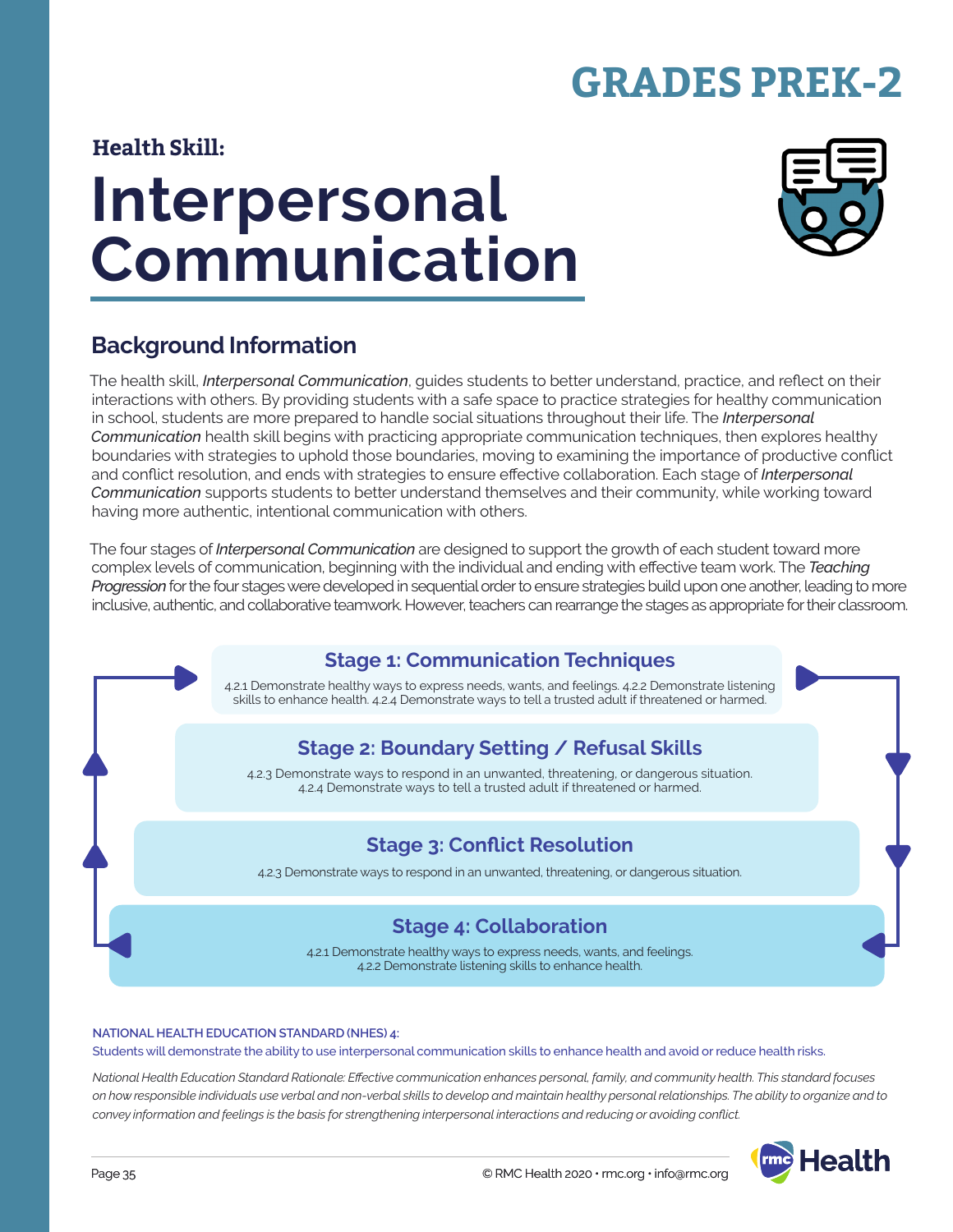

## **Grades PreK-2 Framework**

In grades PreK-2, students learn a variety of strategies to effectively communicate in a variety of modes. The graphic below outlines the strategies learned in each stage, beginning with *Stage 1: Communication Techniques* and ending with *Stage 4: Collaboration*. Teachers should use the strategies listed as a starting point and add strategies to meet the needs of their students.



#### **Notes on Grade Level Progression**

Activities, vocabulary, and language throughout the models are vertically aligned and build upon one another. If students require scaffolding refer to previous grade levels for additional ideas for activities and instruction that address gaps in student skills. For enrichment activities, look at higher grade levels in order to provide additional practice opportunities or for ideas on how to deepen understanding.

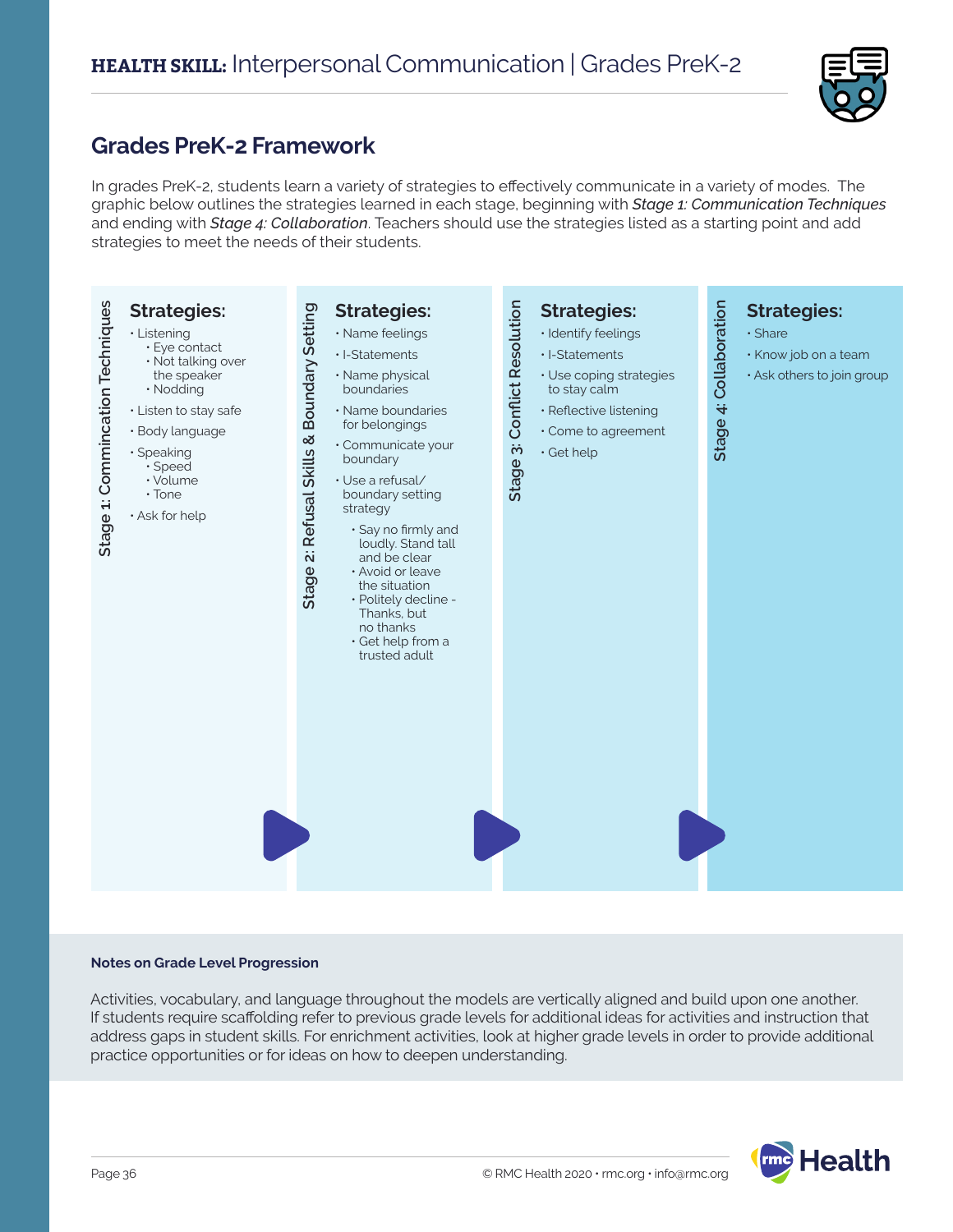

## **Stage 3: Conflict Resolution**

Conflict is a natural and vital part of our social interactions, and when conflict is addressed using healthy communication skills, it leads to growth and understanding. Everyone engages in conflict, and explicitly teaching specific strategies for resolving these often uncomfortable situations helps turn unproductive conflict into productive conflict. In *Stage 3: Conflict Resolution*, students explore their experiences with conflict and learn new strategies for handling different types of conflict. *Stage 3: Conflict Resolution* allows students to reflect on real-life situations. Finally, I-Statements are a crucial part of *Stage 3: Conflict Resolution* as their use allows a person to express how they are feeling without placing blame.



## **Grades PreK-2 Framework**

In grades PreK-2, students will focus on appropriate steps for handling conflict with peers. The three steps in this health skill model use strategies practiced in *Stage 1: Communication Techniques* to deepen understanding of *Interpersonal Communication*. Students in grades PreK-2 should focus on their use of words to express how they feel in conflicts. In *Stage 2: Conflict Resolution*, students practice responses to real-life scenarios to prepare for conflict in their daily life. These strategies include strategies to stay calm when conflicts arise, how to use I-Statements to express their feelings, and how to come to an agreement. Many of the activities in the *Teaching Progression* are written for students who have not started reading and writing. If students are reading and writing, adapt or add to activities to reinforce literacy skills. For some activities, guidance is provided for how literacy may be included.

Mastery of *Stage 3: Conflict Resolution* for grades PreK-2 means students are able to explain the conflict, use strategies to remain calm, and voice their needs to others, including those who can help.

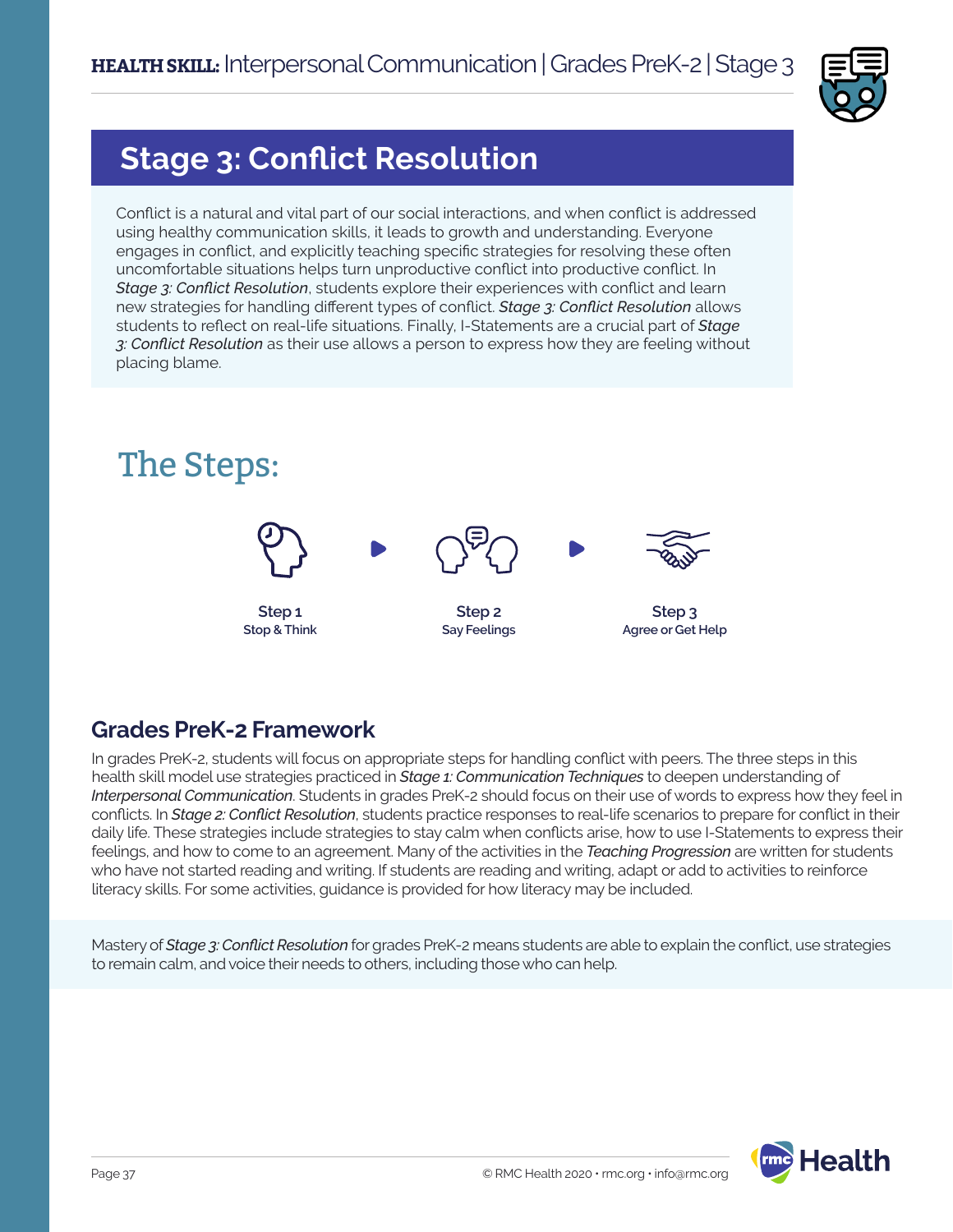

# **Stage 3: Conflict Resolution**

# The Steps:



### **Step 1: Stop & Think**

**Step Overview:** During conflict it is important to take a moment to stop and think, which helps to identify the root cause of the conflict and utilize coping strategies to enter conflict resolution calmly. Students begin this health skill by identifying conflict and emotions associated with different situations. Next students should practice calming strategies to engage in conversation with another person during a conflict. This step allows students to evaluate the situation, calm themselves down, and think about how to proceed.

#### **Sub Skill(s):**

- Understand the conflict
- Use calming strategies

## **Step 2: Say Feelings**

**Step Overview:** After using effective coping strategies, those involved in conflict must talk with each other to establish needs, wants, and feelings. Students begin this step by learning the purpose of I-Statements. While I-Statements can be used in a variety of situations that do not involve conflict, I-Statements are taught here because of their necessity in Conflict Resolution. Using I-Statements in conflict allows students to clearly state their feelings without attacking the other person in the conflict. I-Statements are typically broken down into three parts: 1. stating the feeling; 2. explaining the action that caused the feeling; and 3. explaining why the action caused the feeling. Teachers should reinforce the listening and speaking strategies in *Stage 1: Communication Techniques* as they practice saying their I-Statements.

#### **Sub Skill(s):**

• Use I-Statements



#### **Step 3: Agree or Get Help**

**Step Overview:** During conflict, individuals first must stop and think, and then talk about how they are feeling. Once this has happened, they must work on coming to an agreement or seek help from someone who can settle the conflict. Students begin this step by examining balanced, fair agreements for different scenarios. When making an agreement, it is important to ensure that both people feel that the agreement is fair and balanced. The majority of this step is spent on students justifying agreements by explaining why the agreements are balanced and fair.

#### **Sub Skill(s):**

- Agree on what is fair
- Get help, if needed